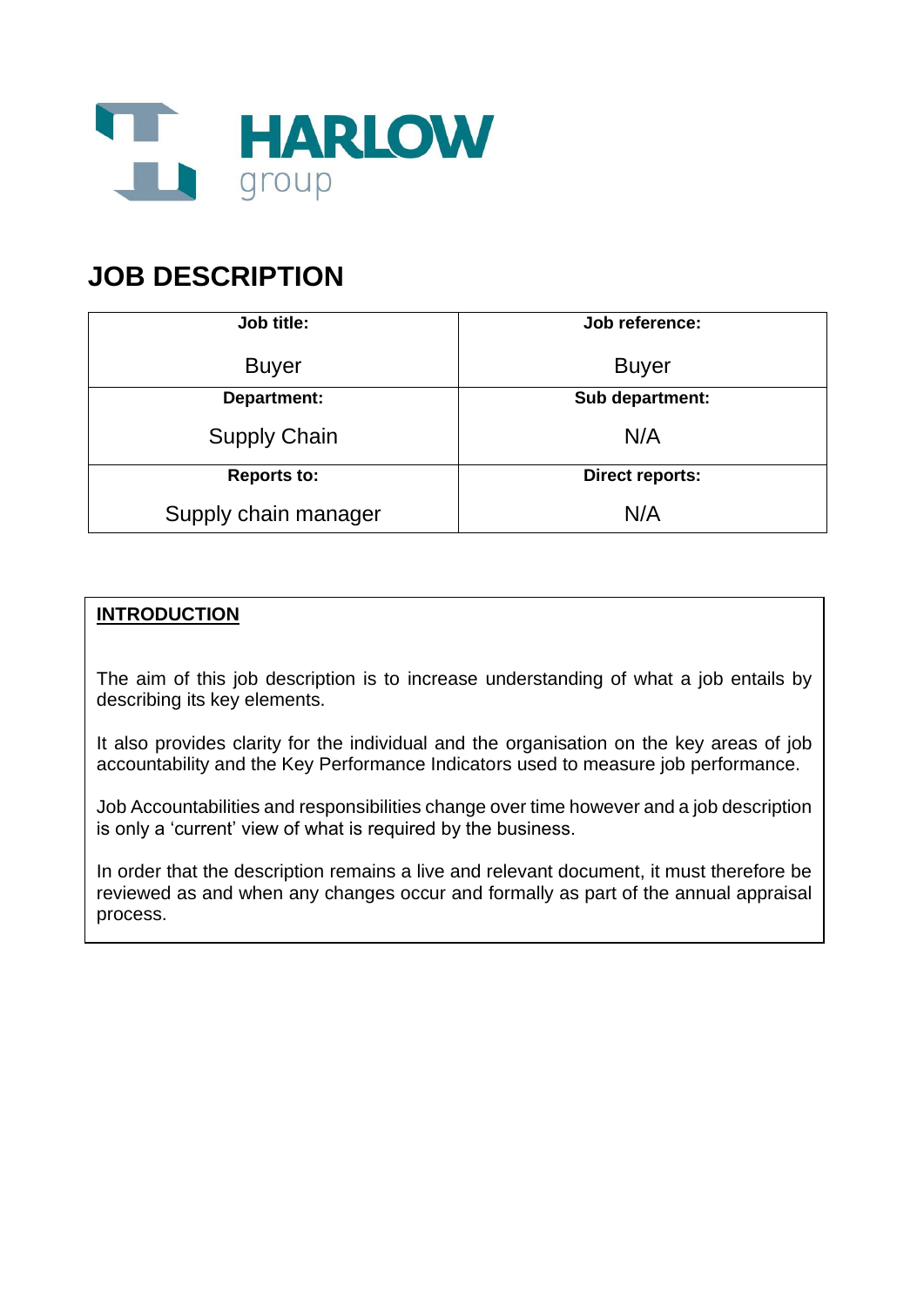## **1. Main duties and skills:**

Responsibilities:

- responsible for raising purchase orders (for raw material, subcontracted processes, of the shelf parts, services) on time and on cost, in line with the purchasing/sourcing strategy
- support the supply chain manager with preparation of contract negotiations
- collect, prepare and provide data for cost analysis, supplier/subcontracting development, supplier/subcontracting monitoring and onboarding
- support bidding activities by sending out and coordinating request for quotes

Requirements/skills:

- previous experience (min. 2 years) in a similar role in a manufacturing environment
- good understanding of supply chain management and MRP/ERP systems/processes
- experience in a sheet metal environment and basic knowledge of fabrication and manufacturing techniques is a plus.
- excellent computer skills and good knowledge of Microsoft Office
- excellent analytical skills and eye for detail
- excellent communication skills
- self-motivating and result driven
- ability to work as part of a cross functional team in partnership with people in all departments

## **2. Any other relevant comments**

n/a

### **3. Work Environment**

*The work environment characteristics described here are representative of those an employee encounters while performing the essential functions of this job. Reasonable adjustments may be made to enable individuals with disabilities to perform the essential functions*. *Details below are not subject or limited to: -*

While performing the duties of this job the employee will generally be in an office/shop floor environment without exposure to anything other than normal office/shop floor conditions. The employee may, occasionally be exposed to humid conditions; and heat; when required to visit the aforementioned areas within the Company. The noise level in the environment is variable.

### **4. Physical Demands**

*The physical demands described here are representative of these that must be met by an employee to successfully perform the essential functions of this job. Reasonable adjustments may be made to enable individuals with disabilities to perform the essential functions. Details below are not subject or limited to: -*

While performing the duties of this job the employee is regularly required to use hands to finger, handle or feel. The employee is frequently required to stand; walk; reach with hands and arms; and talk or hear. The employee will be required to climb stairs.